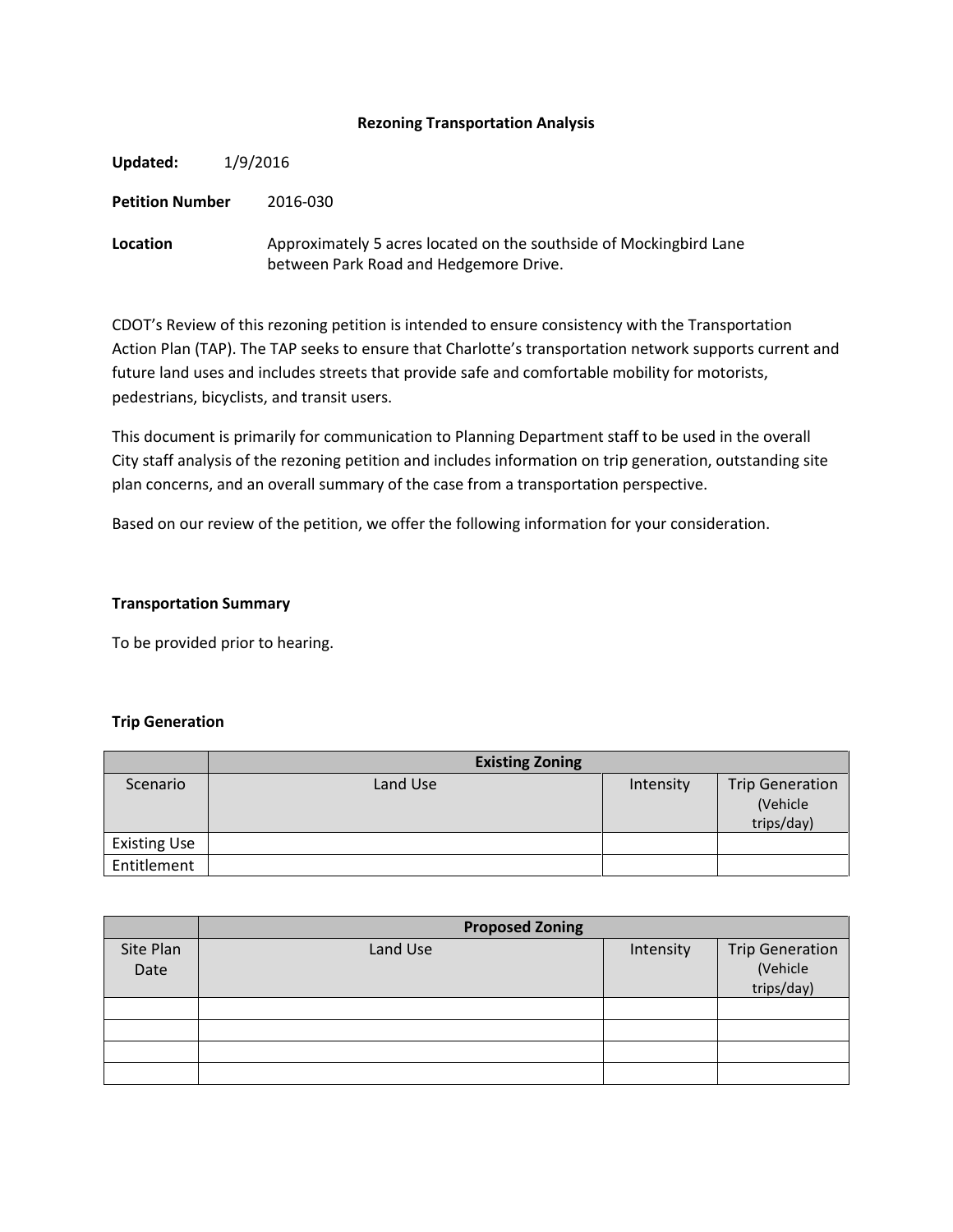# **Outstanding Issues**

1. The setback should be measured from the back of the future curbline, which is measured 34.5' from centerline of the existing roadway per the Park Woodlawn Area Plan. See below:



2. CDOT will seek participation in the expected signalization of Park Road and Mockingbird and Park Road in amount that will be determined by CDOT in a later update to these comments.

# **Advisory Information**

The following are requirements of the developer that must be satisfied prior to driveway permit approval. We recommend that the petitioner reflect these on the rezoning plan as-appropriate.

1. According to the City of Charlotte's Driveway Regulations, CDOT has the authority to regulate/approve all private street/driveway and public street connections to the right-of-way of a street under the regulatory jurisdiction of the City of Charlotte